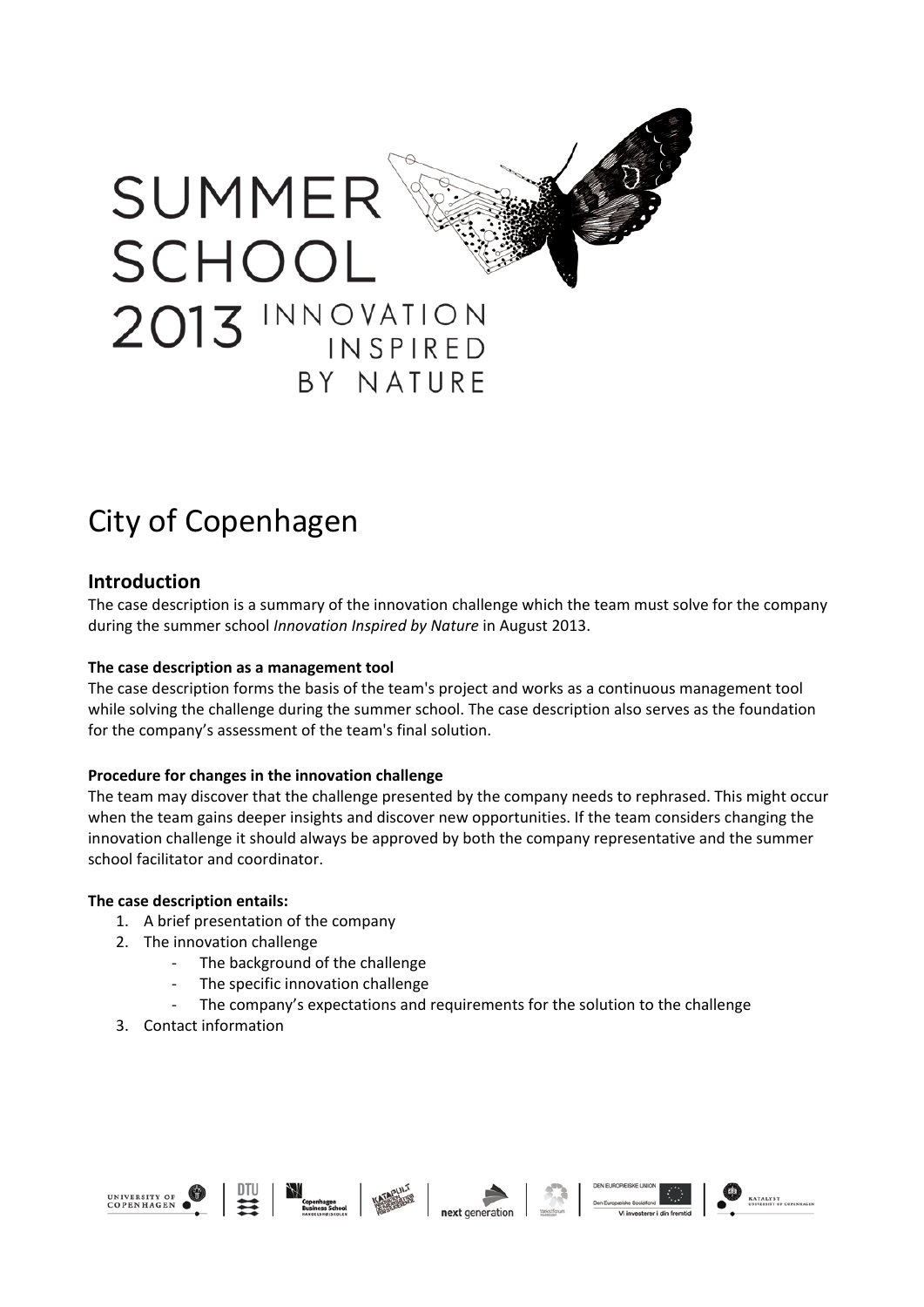# **1. Briefly about the company**

Department of City Cleaning (Center for Renhold) is a department under the Technical and Environmental Administration in the City of Copenhagen. The department handles the daily cleaning of the city's public spaces. They empty the public garbage bins and sweep, vacuum clean and remove garbage from public streets, squares and pavements 365 days a year. They also run the public toilets in Copenhagen, and are responsible graffiti removal on public buildings and for keeping urban equipment (for instance public benches) clean and in good condition.

The department employs around 260 persons stationed in 8 sites around the city were each site handles 1 – 2 city districts. In the inner city district which has the highest garbage pressure, the work is organized around 2 sites with both a day shift and afternoon shift. The two city district of Amager is out sourced to a private entrepreneur as a part of the administrations need to bench mark itself with the private sector.

The Department of City Cleaning does not handle household waste or clean of public parks and green areas. These tasks are maintained respectively by the Department of Waste and Recycling and the Department of Parks and Nature. The City of Copenhagen is only responsible for public owned areas and roads. The maintenance of private cadastre and street are the land owner's responsibility. Land owners are normally also responsible for pavement around there cadastre. However in huge part of Copenhagen the City has taken over the cleaning responsibility on pavements in order to do a proper job by cleaning streets wall to wall.

# **2. The innovation challenge**

The City of Copenhagen has as its goal to be the cleanest capital in Europe by 2015. In order to reach this goal new innovative solutions must be created and the Copenhageners must change their habits and take loving responsibility for keeping Copenhagen clean. For that reason the department works with citizen involvement, volunteering clean ups and partnerships with companies and organizations who have a role to play in keeping the city clean. And the department also works with innovation of new garbage bins, ashtrays and cleaning machines and experimenting with new solutions.

Cigarette butts are the absolute biggest garbage fraction in Copenhagen. Between 60 and 80 percent of all garbage on the streets are cigarette butts when measured in pieces of garbage. For that reason the Department of City Cleaning wants the innovation challenge case to tent toward the problem of cigarette butts.

## **The background of the challenge**

First of all it is acceptable among smokers that you can throw your cigarette butts on the street. Secondly it is a much automated reflex for the smokers, when they have finished a cigarette to throw the butt on the ground and step on it afterwards almost without thinking about it. This despite the fact that most garbage bins in Copenhagen has an integrated ashtray.

Especially after the implementation of the smoking regulations, smoking today takes place mostly outdoors when the smoker is on the way from one place to another, just outside of an entrance or in a waiting position, for instance while waiting for the bus. Therefore cigarette butts are concentrated in areas where people gather, walking by or take resident. For example public plazas, bus stops, pedestrian streets etc. The more people in an area and the longer they stay the more cigarettes butts there are.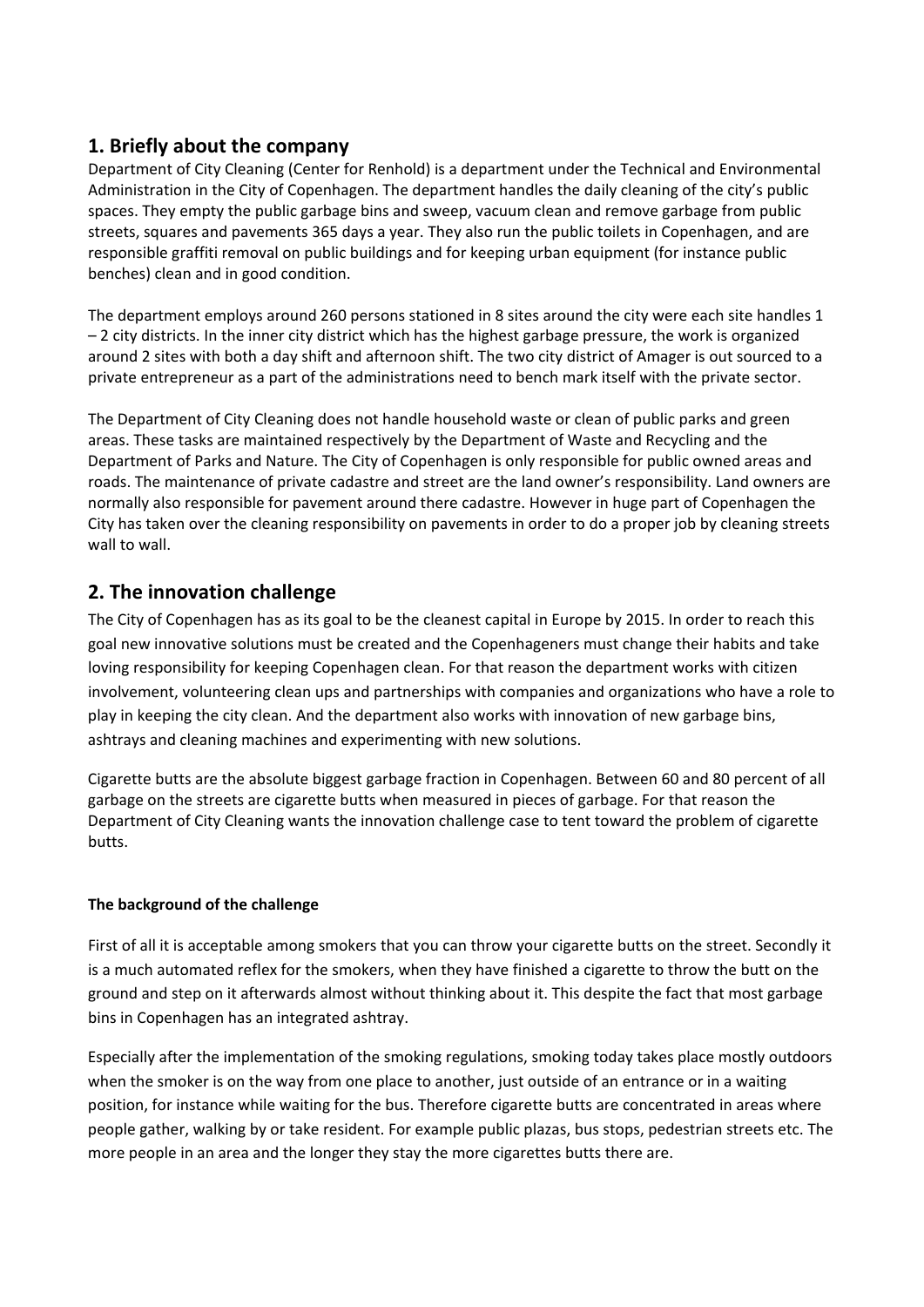The cigarette butts are many and small and often they cannot be collected mechanically by a sweeping machine or a leaf blower. The problem is that the cigarette butts get stuck between the furrows on the cobblestones. A cigarette butt which needs to be picked up manually costs the municipality about 2 DKK each in man hours and equipment. However, if the cigarette butt lies on a flat surface where a sweeping machine or a leaf blower can do it, it is significantly cheaper to pick up.

It takes about 5 years for a cigarette butt in nature to be decomposed and if it ends up in the sewer systems the nylon in the butts will ruin the filters in the sewage treatment plants.

The City of Copenhagen is working on a clean city campaign called "REN Kærlighed til KBH" – "CLEAN/PURE Love for CPH". The purpose is to engage the Copenhageners actively in keeping their city clean via partnerships, volunteering, commitment and nudging. As one of the actions taken the garbage bins have been foliated in a visible green color with a logo and footprints have been printed on the ground. The City of Copenhagen has handed out pocket ashtrays and lighters with text and pictures of the garbage bins. These have been handed out during the Jazz Festival. The campaign is the framework for the communication and partnerships which compromises street cleaning. Read more about the campaign at the municipality's website.

## **The specific innovation challenge:**

The City of Copenhagen would like to see a product/concept that solves the big garbage problem that the cigarette butts constitute in the streets of Copenhagen.

The solution can for instance/must address both the behavior of the smokers, the placement and design of ashtrays in the urban space and how the street cleaning operation can more easily pick up cigarette butts.

All solutions are welcome as long as they can help reducing the problem of cigarette butts on the streets.

## **Expectations and requirements**

- The solution must be build on a behavioral analysis
- The solution must take into considerate existing activities and products eg the campaign Ren Kærlighed til KBH
- The solution must be economically viable
- If the solution addresses to design new street equipment (ashtray and garbage bins) the design has to some extent to blend with the design of the existing equipment.